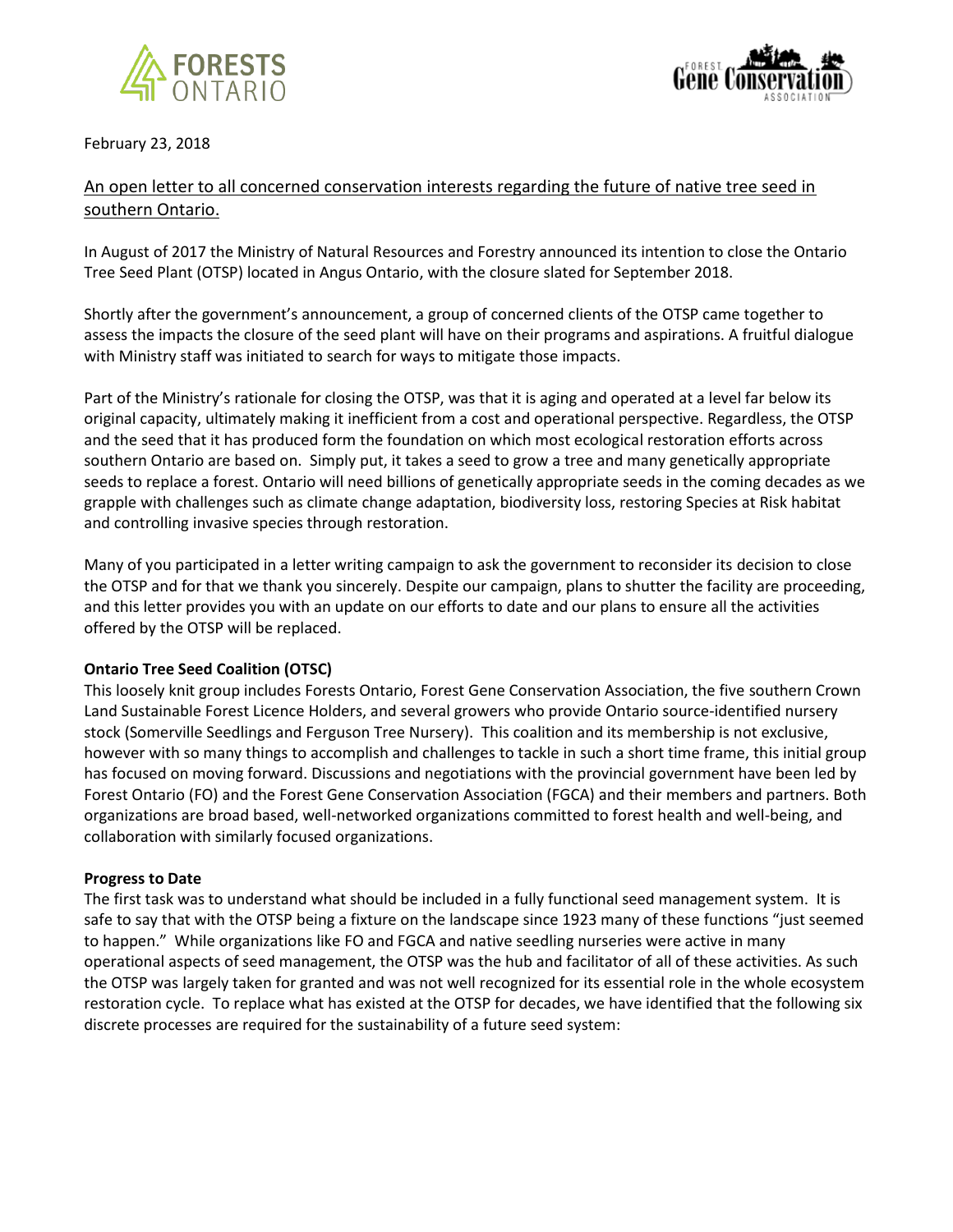



- 1. Seed demand forecasting Determine number of seed of each seed source and species required by conservation and restoration agencies. Nurseries typically require three years to produce a seedling. For example, to produce tree seedlings for 2021 planting, we need to collect or have seed in storage by 2018.
- 2. Seed crop forecasting Monitoring what crops are developing for over 120 species across Ontario. We need to be in a position to organize collection activities at the exact time crops ripen wherever they occur.
- 3. Seed collection Coordinate a seed collector network to facilitate collectors' essential role in providing high quality seed that is source identified, appropriately handle thousands of bags of cones and trays of fruit each year until they can be sown or further processed and stored.
- 4. Seed extraction & processing Extract seeds from cones and fruit, sort, clean and dry down to appropriate moisture content for storage, etc.
- 5. Seed storage Long-term frozen (up to 20 years) storage of orthodox seed in airtight containers, regular seed quality monitoring and testing for viability (germination % and vigour).
- 6. Seed source tracking Maintain chain of custody (seed source identification) throughout the seed collection, extraction and processing, and storage processes to ensure seed of known origin is available to produce nursery stock appropriate for planting sites across Ontario.

In other provinces like British Columbia, the management of native seed has been deemed "mission critical" however Ontario has taken a different direction and is getting out of the business of seed management. OTSC members have therefore created a work plan addressing all issues that will result from the closure of the seed plant and reduced government involvement in seed operations. Major items within the work plan that are in progress or complete include:

- A. The acquisition of tree seed from the Ontario Tree Seed Plant inventory (to be utilized in Ontario-based programs),
- B. A draft discussion paper that outlines the complexities of native seed management.

Ongoing work plan efforts include:

- A. Identifying and securing high quality long-term storage for the current seed inventory,
- B. Developing a business plan that includes and proposes a mechanism for all of the steps listed above,
- C. Working with government to secure adequate, stable, long-term funding to ensure that we continue to have a system in place that will provide source identified and native seed for restoration programs into the future.

Many organizations including Conservation Authorities and Municipalities are the ultimate end users of a seed management system. Your support is critical to the success of what we are trying to accomplish. There are several ways in which you and other concerned agencies and organizations can assist at this time:

- Advocate strongly for provincial support for a native seed management system that is long term, stable and sustainable in nature,
- Provide input into plans and documents produced by the OTSC when requested,
- Contribute to the development of our Seed Collection Area Network (SCAN) by identifying stands of good seed production potential in your areas of jurisdiction,
- Continue to support ecological restoration and reforestation projects in your jurisdictions using seed sources that are adapted to your local conditions, and advocate strongly for more support for them at every opportunity.